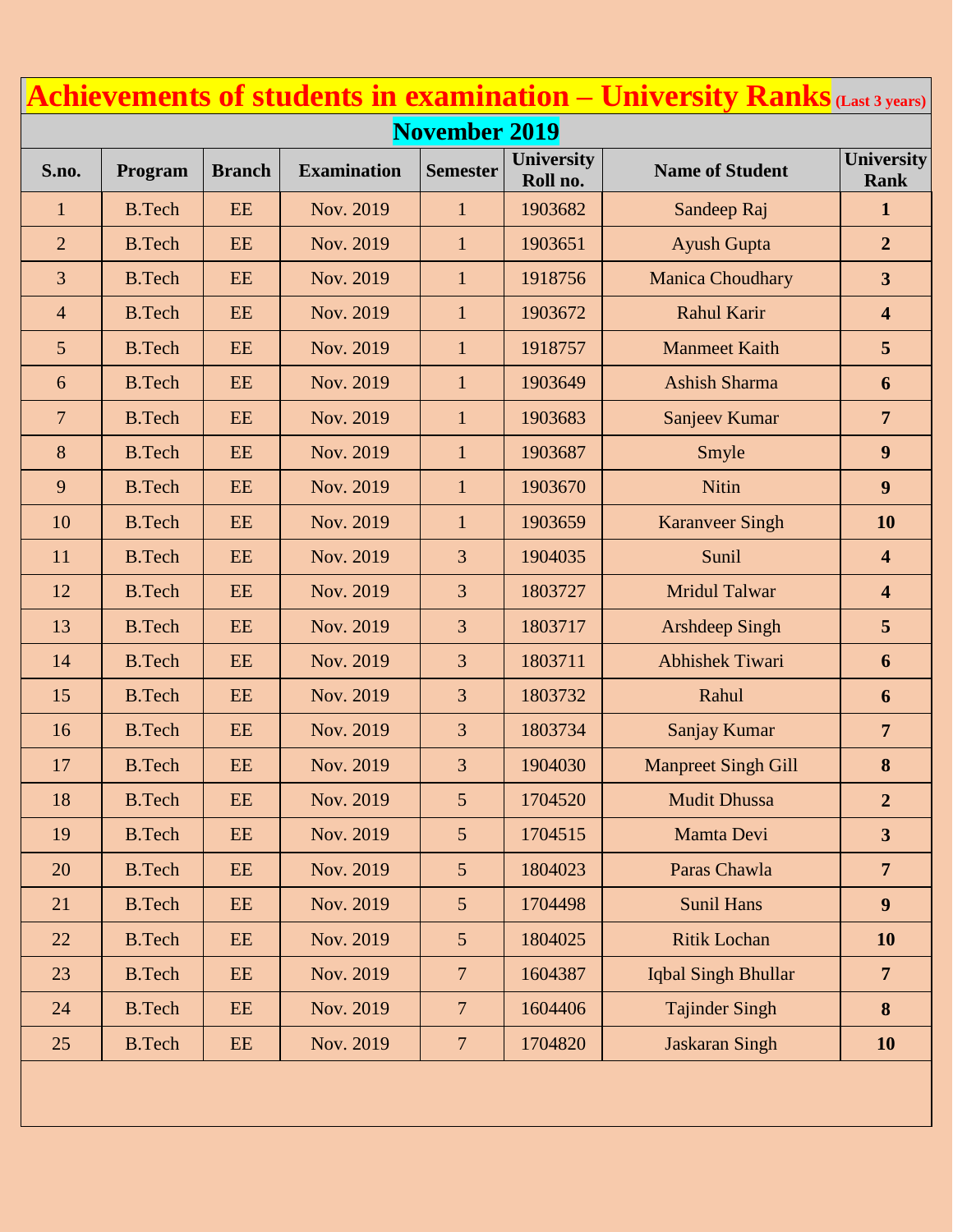| <b>April 2019</b>       |                |               |                    |                 |                               |                        |                                  |  |
|-------------------------|----------------|---------------|--------------------|-----------------|-------------------------------|------------------------|----------------------------------|--|
| S.no.                   | Program        | <b>Branch</b> | <b>Examination</b> | <b>Semester</b> | <b>University</b><br>Roll no. | <b>Name of Student</b> | <b>University</b><br><b>Rank</b> |  |
| 26                      | <b>B.Tech</b>  | EE            | April. 2019        | $\overline{2}$  | 1803717                       | <b>Arshdeep Singh</b>  | $\mathbf{1}$                     |  |
| 27                      | <b>B.Tech</b>  | EE            | April. 2019        | $\overline{2}$  | 1803734                       | Sanjay Kumar           | $\overline{2}$                   |  |
| 28                      | <b>B.Tech</b>  | EE            | April. 2019        | 6               | 1604406                       | <b>Tajinder Singh</b>  | $\overline{2}$                   |  |
| 29                      | <b>B.Tech</b>  | EE            | April. 2019        | $\overline{4}$  | 1704515                       | Mamta Devi             | 3                                |  |
| 30                      | <b>B.Tech</b>  | EE            | April. 2019        | 6               | 1604387                       | Iqbal Singh Bhullar    | 3                                |  |
| 31                      | <b>B.Tech</b>  | EE            | April. 2019        | $\overline{2}$  | 1803727                       | <b>Mridul Talwar</b>   | $5\overline{)}$                  |  |
| 32                      | <b>B.Tech</b>  | EE            | April. 2019        | 6               | 1704820                       | <b>Jaskaran Singh</b>  | $5\overline{)}$                  |  |
| 33                      | <b>B.Tech</b>  | EE            | April. 2019        | $\overline{2}$  | 1803725                       | Hardeep Slaria         | 6                                |  |
| 34                      | <b>B.Tech</b>  | EE            | April. 2019        | $\overline{4}$  | 1704498                       | <b>Sunil Hans</b>      | 6                                |  |
| 35                      | <b>B.Tech</b>  | EE            | April. 2019        | $\overline{2}$  | 1803732                       | <b>RAHUL</b>           | $\overline{7}$                   |  |
| 36                      | <b>B.Tech</b>  | EE            | April. 2019        | $\overline{4}$  | 1704520                       | <b>Mudit Dhussa</b>    | 8                                |  |
| 37                      | <b>B.Tech</b>  | EE            | April. 2019        | $\overline{2}$  | 1803722                       | Devanshu Sangra        | 9                                |  |
| 38                      | <b>B.Tech</b>  | EE            | April. 2019        | $\overline{2}$  | 1803735                       | Shambhavi Jandrotia    | 10                               |  |
| <b>November</b><br>2018 |                |               |                    |                 |                               |                        |                                  |  |
| S.no.                   | <b>Program</b> | <b>Branch</b> | <b>Examination</b> | <b>Semester</b> | <b>University</b><br>Roll no. | <b>Name of Student</b> | <b>University</b><br><b>Rank</b> |  |
| 39                      | <b>B.Tech</b>  | EE            | November. 2018     | $\mathbf{1}$    | 1803727                       | <b>Mridul Talwar</b>   | $\mathbf{1}$                     |  |
| 40                      | <b>B.Tech</b>  | EE            | November, 2018     | $\mathbf{1}$    | 1803732                       | Rahul                  | $\mathbf{1}$                     |  |
| 41                      | <b>B.Tech</b>  | EE            | November. 2018     | $\mathbf{1}$    | 1803711                       | Abhishek Tiwari        | $\mathbf{1}$                     |  |
| 42                      | <b>B.Tech</b>  | EE            | November. 2018     | $\overline{7}$  | 1505278                       | <b>Manjot Kaur</b>     | $\mathbf{1}$                     |  |
| 43                      | <b>B.Tech</b>  | EE            | November. 2018     | $\mathbf{1}$    | 1803734                       | Sanjay Kumar           | $\overline{2}$                   |  |
| 44                      | <b>B.Tech</b>  | EE            | November. 2018     | $5\overline{)}$ | 1604387                       | Iqbal Singh Bhullar    | $\overline{2}$                   |  |
| 45                      | <b>B.Tech</b>  | EE            | November. 2018     | $5\overline{)}$ | 1604406                       | <b>Tajinder Singh</b>  | $\overline{2}$                   |  |
| 46                      | <b>B.Tech</b>  | EE            | November. 2018     | $5\overline{)}$ | 1704820                       | <b>Jaskaran Singh</b>  | $\overline{3}$                   |  |
| 47                      | <b>B.Tech</b>  | EE            | November. 2018     | $\overline{7}$  | 1505273                       | Jasreet Kaur Saini     | $\overline{3}$                   |  |
| 48                      | <b>B.Tech</b>  | EE            | November. 2018     | $5\overline{)}$ | 1604388                       | Kanav Kapoor           | $\overline{4}$                   |  |
| 49                      | <b>B.Tech</b>  | EE            | November. 2018     | $\mathbf{1}$    | 1803722                       | Devanshu Sangra        | 5 <sup>5</sup>                   |  |
| 50                      | <b>B.Tech</b>  | EE            | November. 2018     | 3               | 1704520                       | <b>Mudit Dhussa</b>    | 6                                |  |
| 51                      | <b>B.Tech</b>  | EE            | November. 2018     | $\overline{3}$  | 1704515                       | Mamta Devi             | $7\phantom{.}$                   |  |